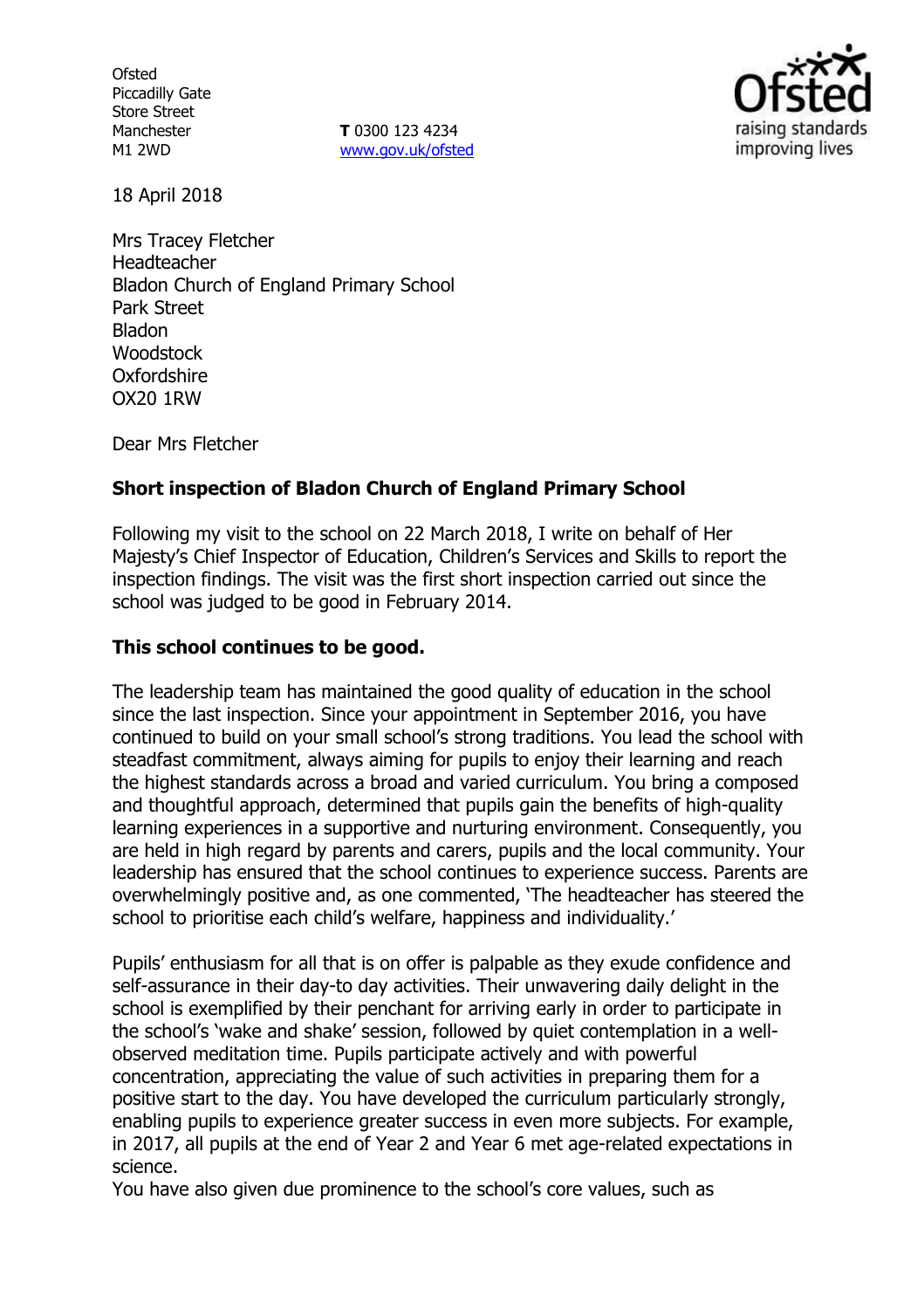

perseverance, respect and friendship. One parent commented, 'Bladon school is school at the heart of the community. All the children know one another and the ethos of kindness and respect is fostered by the headteacher and the staff.' Pupils rise to your expectations and are well behaved and worthy ambassadors of the school. Older pupils speak positively about their friendships, the support of their teachers and their enjoyment of lessons, commenting that, 'Learning is fun at Bladon.'

You have addressed soundly the areas for improvement identified at your previous inspection. At the time of the last inspection, leaders were asked to strengthen the quality of teaching and raise pupils' achievement further in key stage 1. Following a dip in standards in reading and writing in key stage 1 in 2016, you have keenly set about developing appropriate plans to tackle areas that needed to progress. With the support of a nearby headteacher of an outstanding school, your proficient evaluation of the school's strengths and weaknesses is leading to improvement. As a result, the quality of teaching and learning has been further strengthened, and outcomes for pupils are now better, including in key stage 1.

In 2017, pupils achieved well. In reading, writing and mathematics the proportion of pupils who met age-related expectations exceeded that seen nationally in both key stages 1 and 2. Furthermore, the proportion of pupils achieving at greater depth in all subjects was similar to or above that seen nationally. Nevertheless, you agree that there is still greater scope to push standards higher in writing in key stage 2 and accelerate pupils' progress, particularly for the school's higher-attaining pupils. Similarly, pupils' presentation is also an aspect that requires further development.

You and your governors work well together. Governors bring a wealth of experience, having served the school for many years. They are loyal and dependable supporters of the school and are determined that it serve the local community well. Governors have played an instrumental role in ensuring that, over time, appropriate adaptations are made that enable you, the staff and pupils to meet the demands of the primary curriculum. For example, governors are contributing well to plans to develop the outdoor learning area for the school's youngest pupils further. Governors have a secure understanding of how the school's performance compares to national benchmarks, but are less certain when monitoring the performance of current groups, such as the school's higher-attaining pupils. Further emphasis on developing this aspect will enable governors to be confident in their ability to independently hold you to account and play a greater part in determining the strategic direction of the school.

## **Safeguarding is effective.**

Arrangements to safeguard pupils are effective. You have made sure that a wide range of supplementary advice is made available to parents and pupils through the school's website, such as road safety information. Staff teach pupils about potential risks they can face and how to manage these. As a result, pupils are developing a mature understanding of how to take care, particularly of their emotional well-being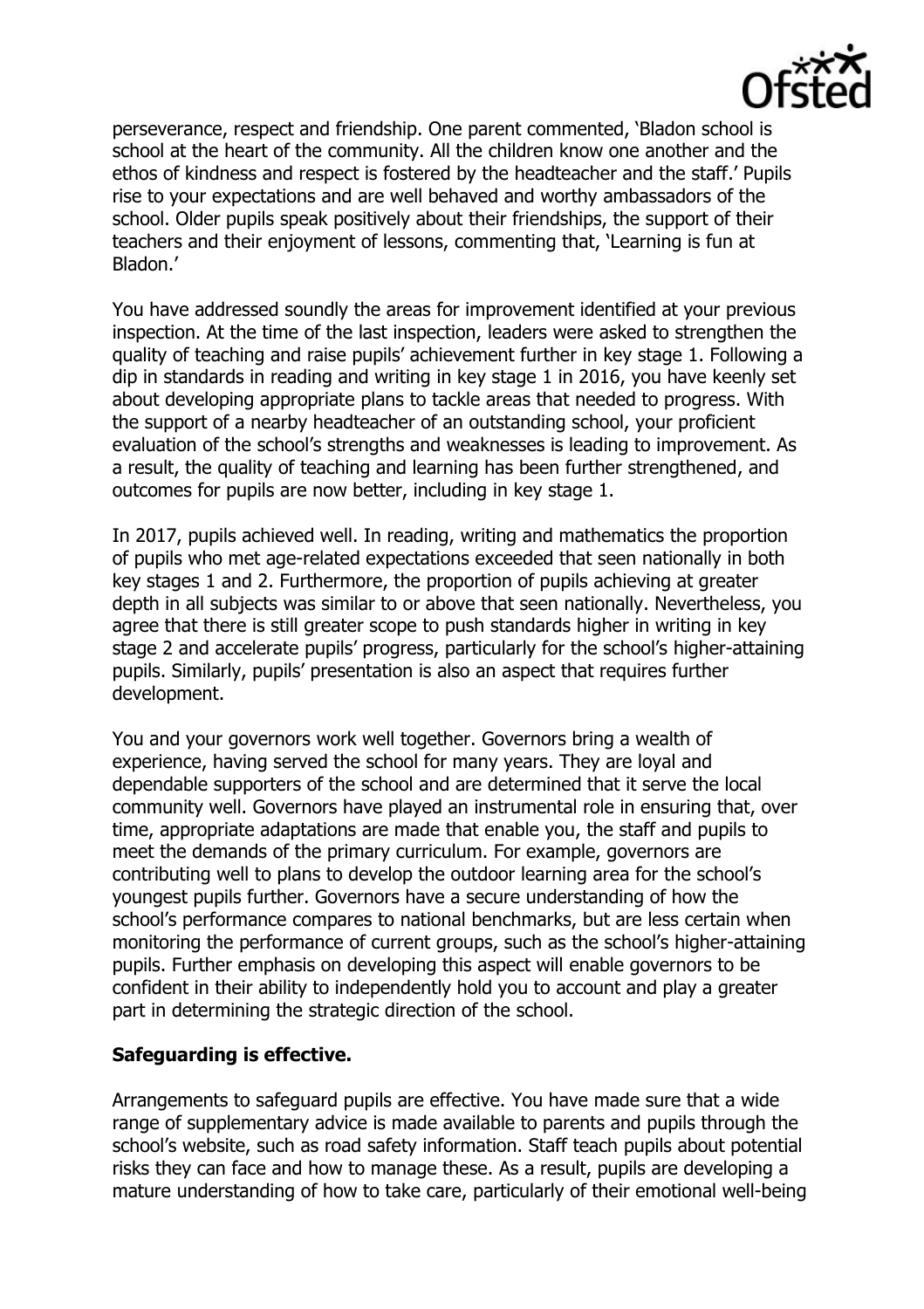

and mental health. They were able to tell me, in some detail, how to share worries and concerns to keep a healthy mindset. They are also knowledgeable about online safety, understanding how to report any concerns including, for example, about the dangers of online scams.

Governors conduct regular monitoring visits to assure themselves that pupils are kept safe. Since the last inspection, leaders have made a number of improvements to the school buildings, such as ensuring that access is more tightly controlled. Pupils are appreciative of such measures and told me that they feel safe in school.

## **Inspection findings**

- During this inspection, we looked closely at specific aspects of the school's provision including: the effectiveness of safeguarding arrangements; the achievement of the most able pupils in key stage 2 in reading and writing, and the quality of the school's curriculum.
- **Pupils enjoy reading. The school is well resourced and pupils say that they have** a good range of appealing literature to choose from. Pupils read accurately and with expression. The oldest pupils are able to talk confidently about their favourite authors and genres. The school's assessment information shows that pupils make good progress and achieve well. For example, in 2017, all pupils met age-related expectations at the end of key stage one. The proportion who meet the standard expected in the Year 1 phonics screening check has also been consistently above that seen nationally for the last three years.
- You have high expectations. As a result, you monitor teaching and learning carefully and ensure that teachers receive helpful advice on how to improve. Pupils say that they enjoy learning because their teachers make lessons fun. For example, pupils in Years 5 and 6 worked enthusiastically, engaging animatedly with one another to analyse and interpret a poem by Roger McGough.
- **Pupils write for a range of different purposes. Pupils achieve well, and are** committed to improving their writing skills and technique. One pupil commented, 'When writing, we focus on making it (our efforts) even better.' Nevertheless, some pupils recognise that they would like to further improve their handwriting and presentation skills.
- Staff are proactive in forging strong relationships with parents from the word go. Comprehensive home visits and meetings with pre-school providers ensure that children's needs are known and understood before they join the school. As a result, children settle well and quickly take advantage of all that is on offer in the early years. Children make good progress and are well prepared for the challenges that lie ahead in key stage 1.
- You have ensured that the school's curriculum holds high appeal for all pupils and provides meaningful learning experiences on a regular basis. Regular themed weeks, such as the recent science week, contribute well to enriching pupils' learning as well as maintaining a strong partnership between the local community, pupils, parents and staff. Opportunities to write across the curriculum are prevalent. The curriculum fully supports the school's mantra of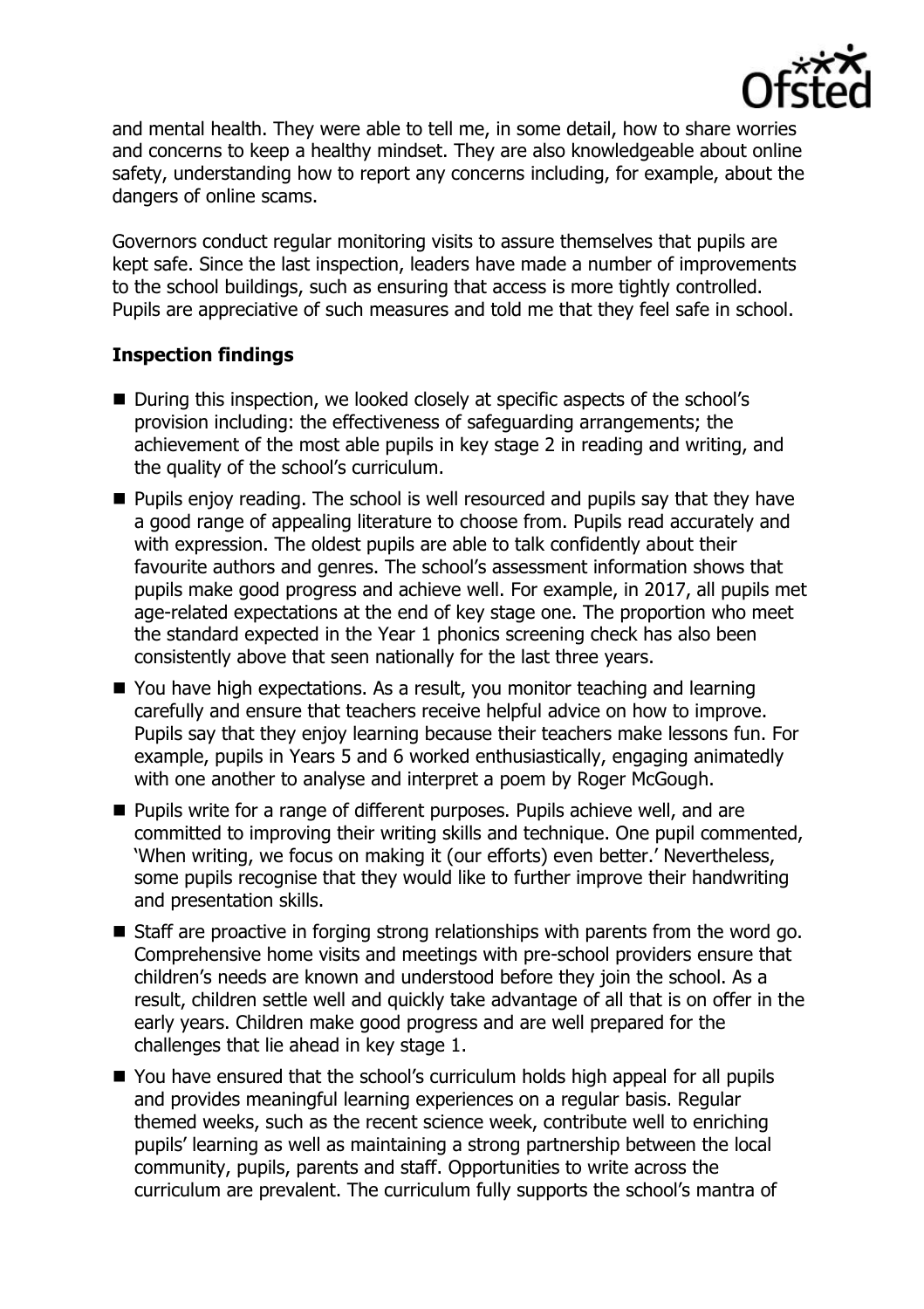

'Every day, in every way, we are striving to be the best we can be.'

- You are gradually raising expectations and ensuring that you are increasingly well informed about how well pupils are learning across the whole curriculum. With the support of your school improvement partner, you are developing thorough systems for monitoring and tracking pupils' performance in the foundation subjects. As with the core subjects, this shows that pupils are making good progress, and nearly all pupils are achieving or exceeding age-related expectations. A wide range of extra-curricular activities, including singing club and a variety of sporting opportunities, further enhance pupils' experiences.
- The school's specialist teacher of physical education (PE) is highly committed and determined that pupils excel at and enjoy this subject to the fullest. Despite this being a small school, there are no barriers that stand in the way of implementing an impressive curriculum. Pupils wax lyrical about the range of opportunities on offer, saying PE is their favourite subject. Testament to such high-quality provision is the super achievement of pupils in recently coming second in the Oxfordshire Sports Awards. The school's sports ambassadors are proud of the additional responsibilities they hold and the support that they provide to younger pupils.

# **Next steps for the school**

Leaders and those responsible for governance should ensure that:

- $\blacksquare$  they boost pupils' progress and raise standards even higher in writing, particularly for the most able pupils
- pupils' written presentation improves, particularly in key stage 2
- $\blacksquare$  the performance of groups, including the higher-attaining pupils, is kept under watchful review.

I am copying this letter to the chair of the governing body, the director of education for the Diocese of Oxford, the regional schools commissioner and the director of children's services for Oxfordshire. This letter will be published on the Ofsted website.

Yours sincerely

Elizabeth Farr **Her Majesty's Inspector**

**Information about the inspection**